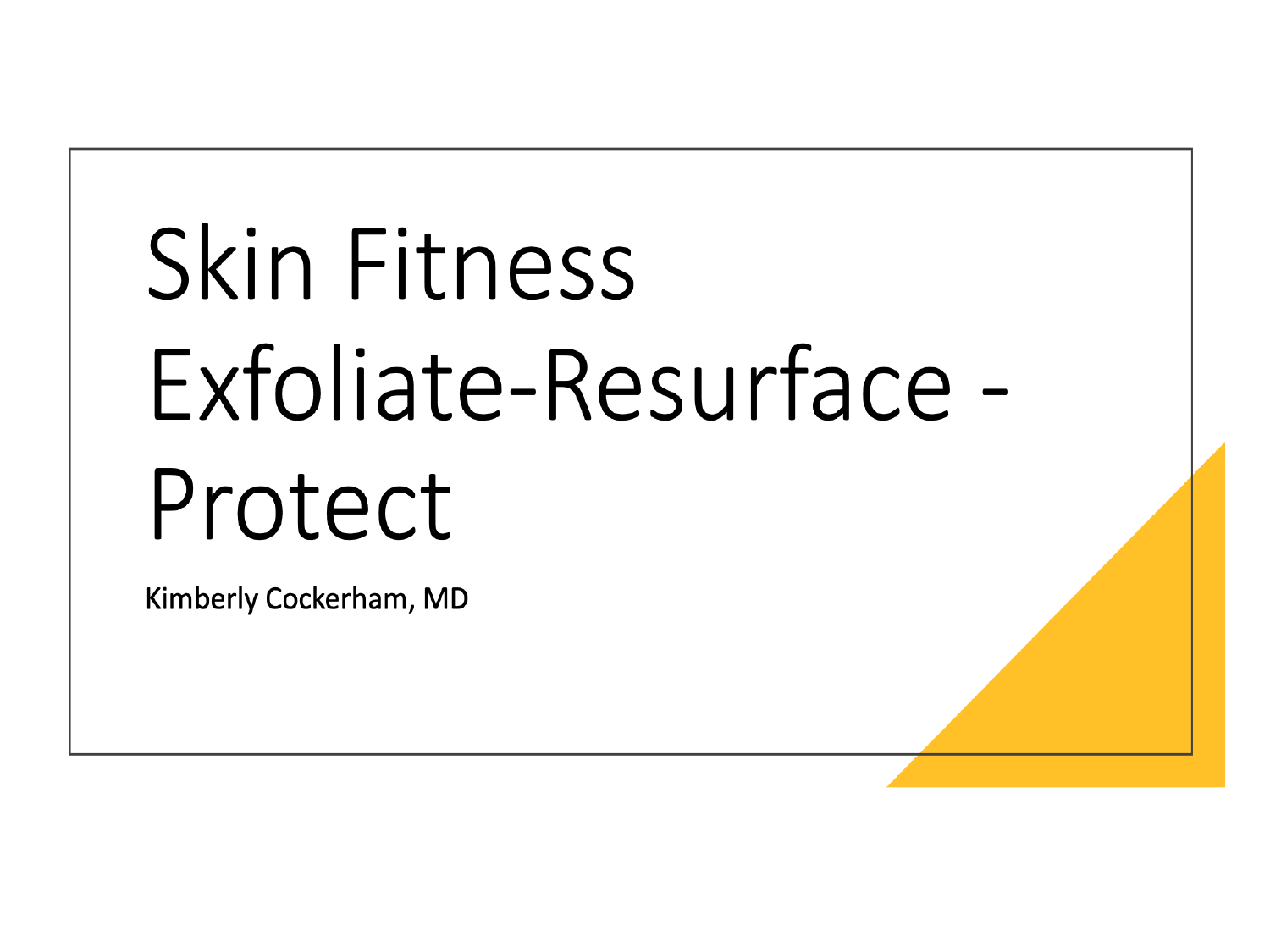## Three Stepsto Skin Fitness

#### ⚫ **Exfoliate**

- Fruit or Glycolic wash
- Clarisonic brush
- Mud or Papaya masks



#### ⚫ **Resurface and regenerate**

- Increase collagen production
- Topicals, peels, fillers, lasers

#### ⚫ **Protect**

– Sunblock: Zinc Powder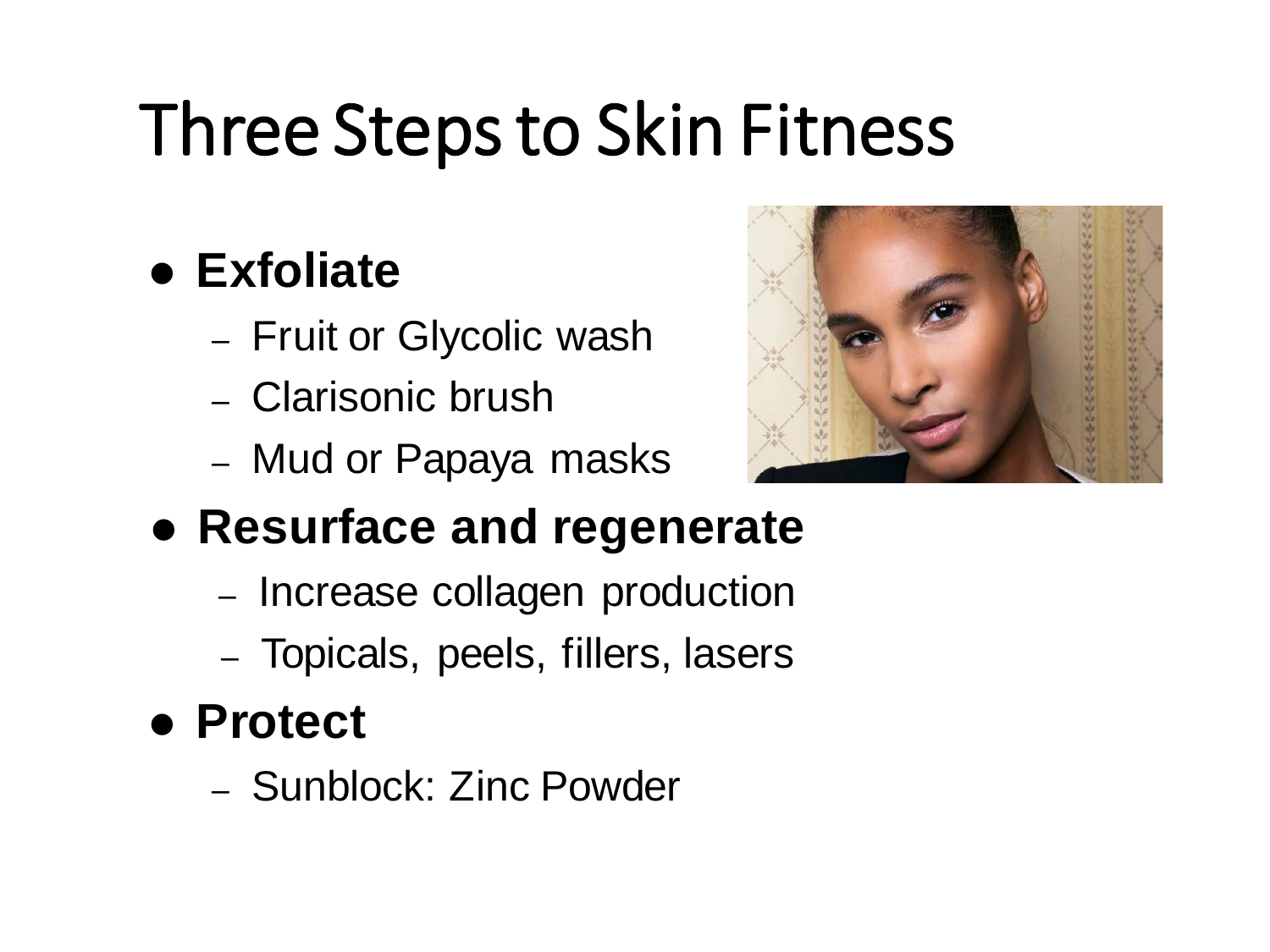#### **Indications for Skin Fitness**

- Very effective when used daily
- ⚫ Paired with Botox and/or Fillers
- ⚫ Excellent preparation for IPL or fractionated CO2 laser
- ⚫ Post-operative facial rejuvenation surgery

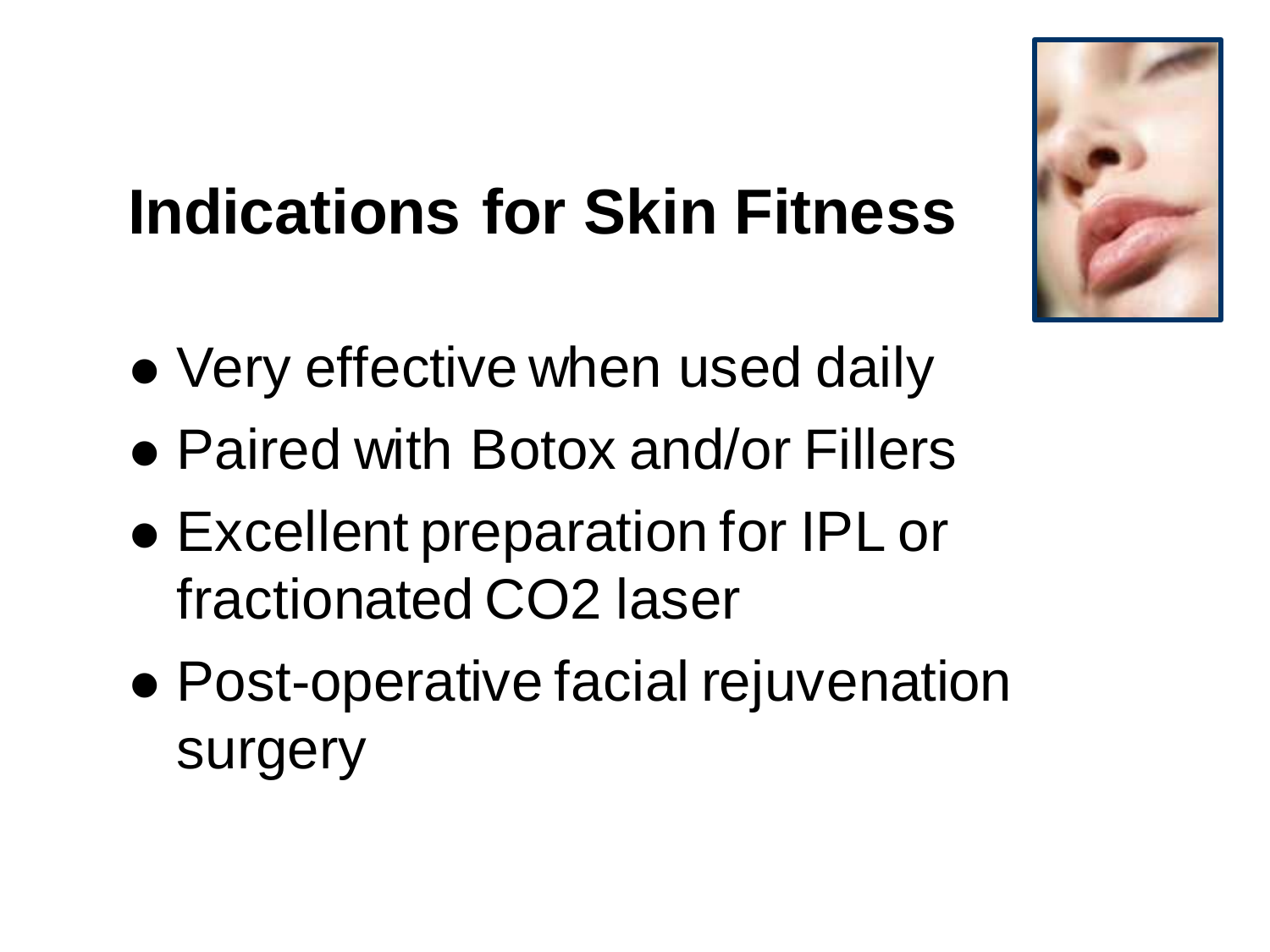#### **Skin Products Do Work The Core Non-Prescriptives**

⚫Glycolic wash ⚫ Clarisonic brush ⚫ Vitamins C and E ⚫ Hyaluronic acid ⚫ Physical sunblock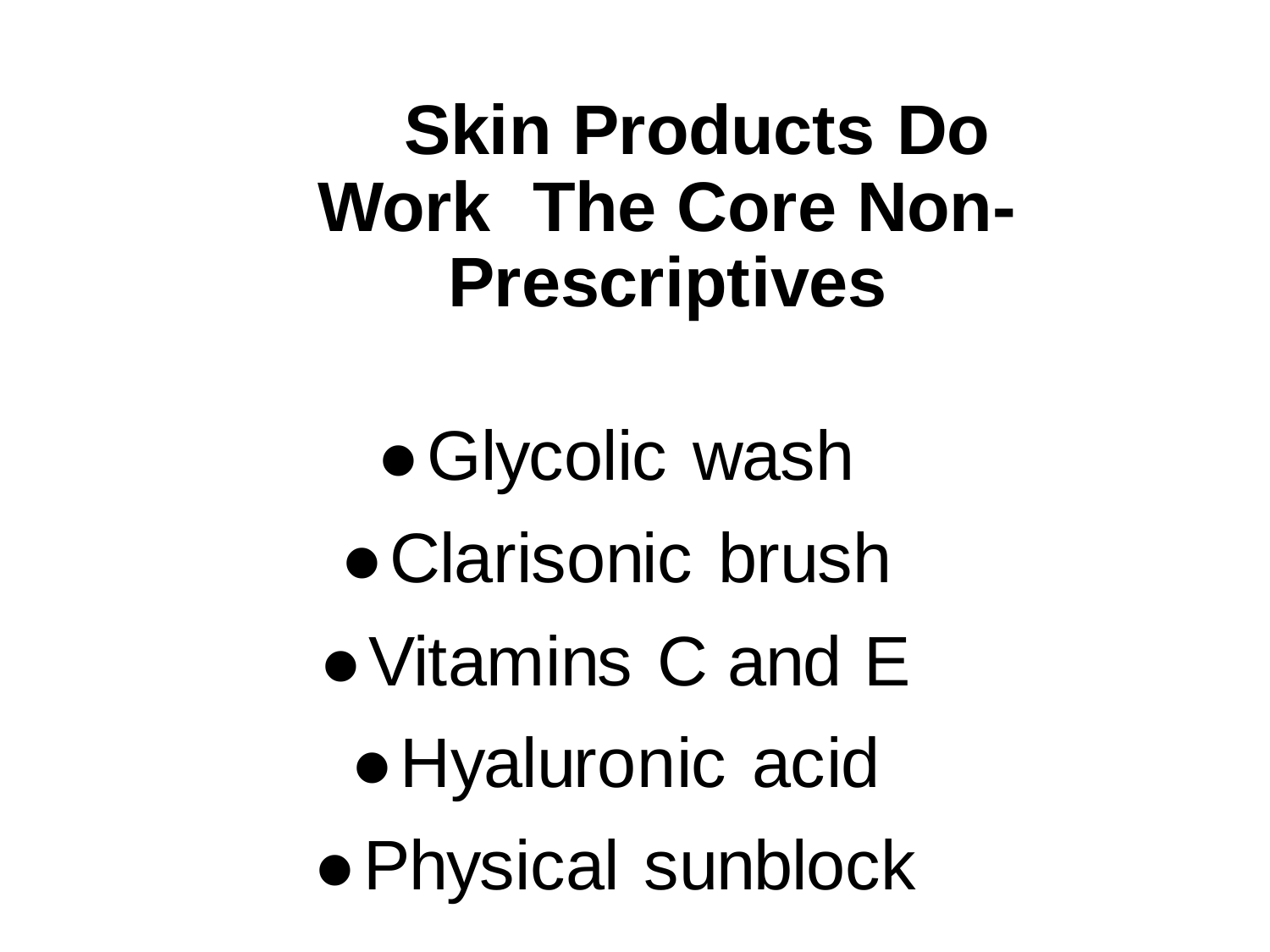#### **The Core Prescriptives**

 $-$  Retin-A (0.05% and 0.1%) – Hydroquinone (4%) – Hydrocortisone (2.5%)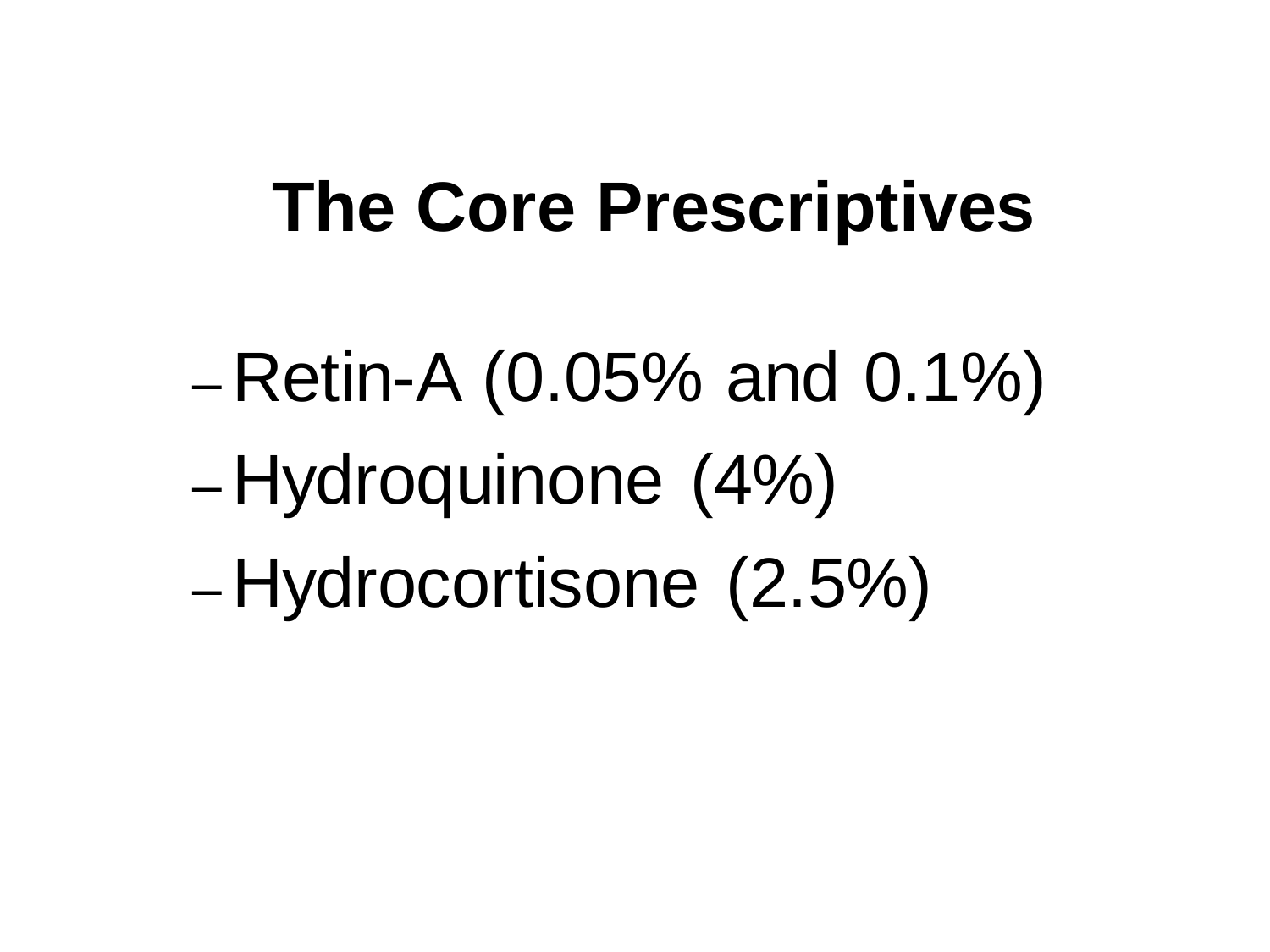### GlycolicWash

- ⚫ Glycolic acid for daily exfoliation
- ⚫ Indications:
	- Daily exfoliation
	- Anti-aging
	- Acne prevention
	- Pre- and post-procedure regimen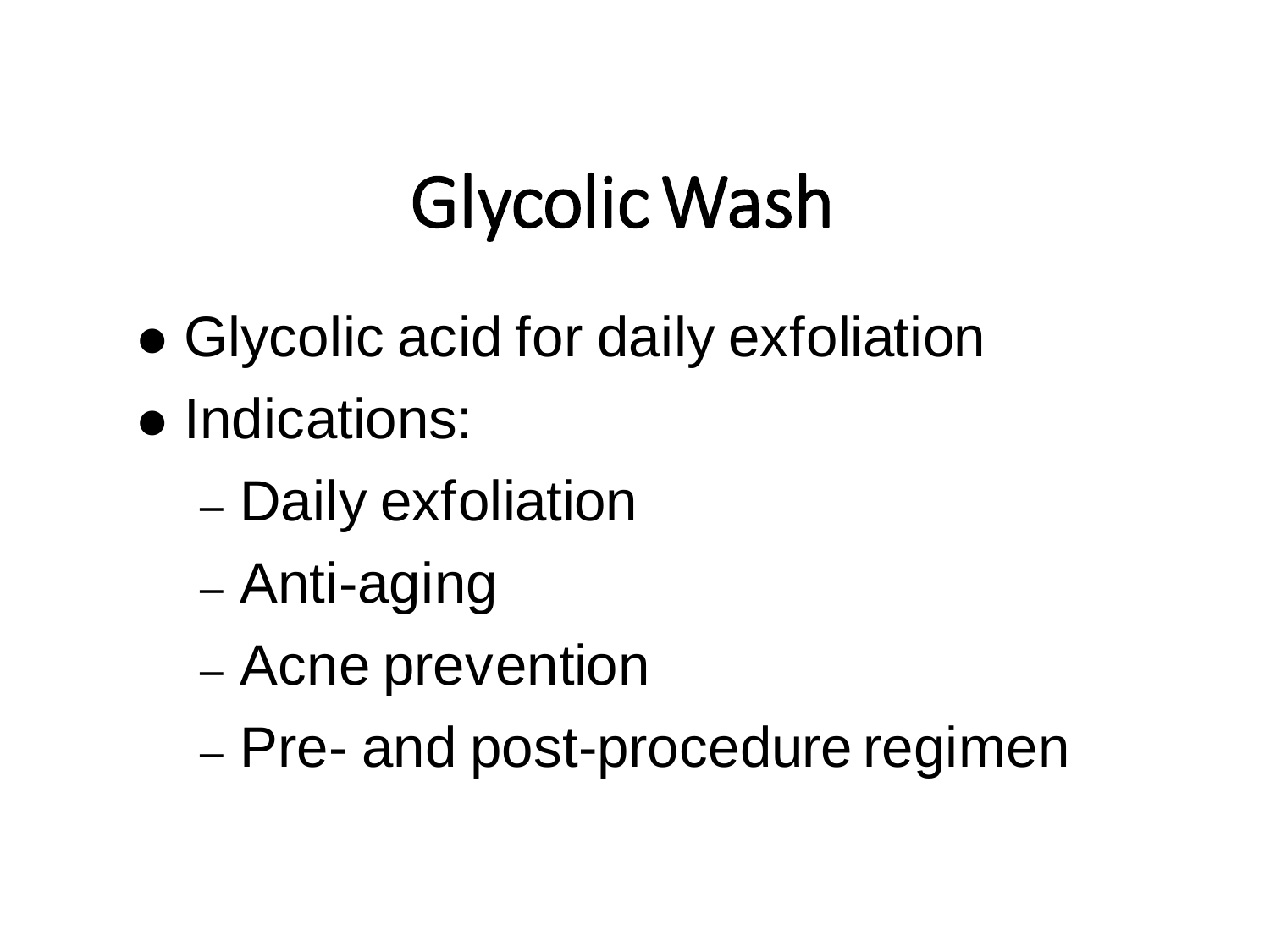### GlycolicWash

- Apply to dry skin for 30 seconds, rinse use clarisonic brush
- ⚫ May experience dryness, redness, light flaking, and possible scabbing
- Caution: not for people with red skin (e.g. rosacea)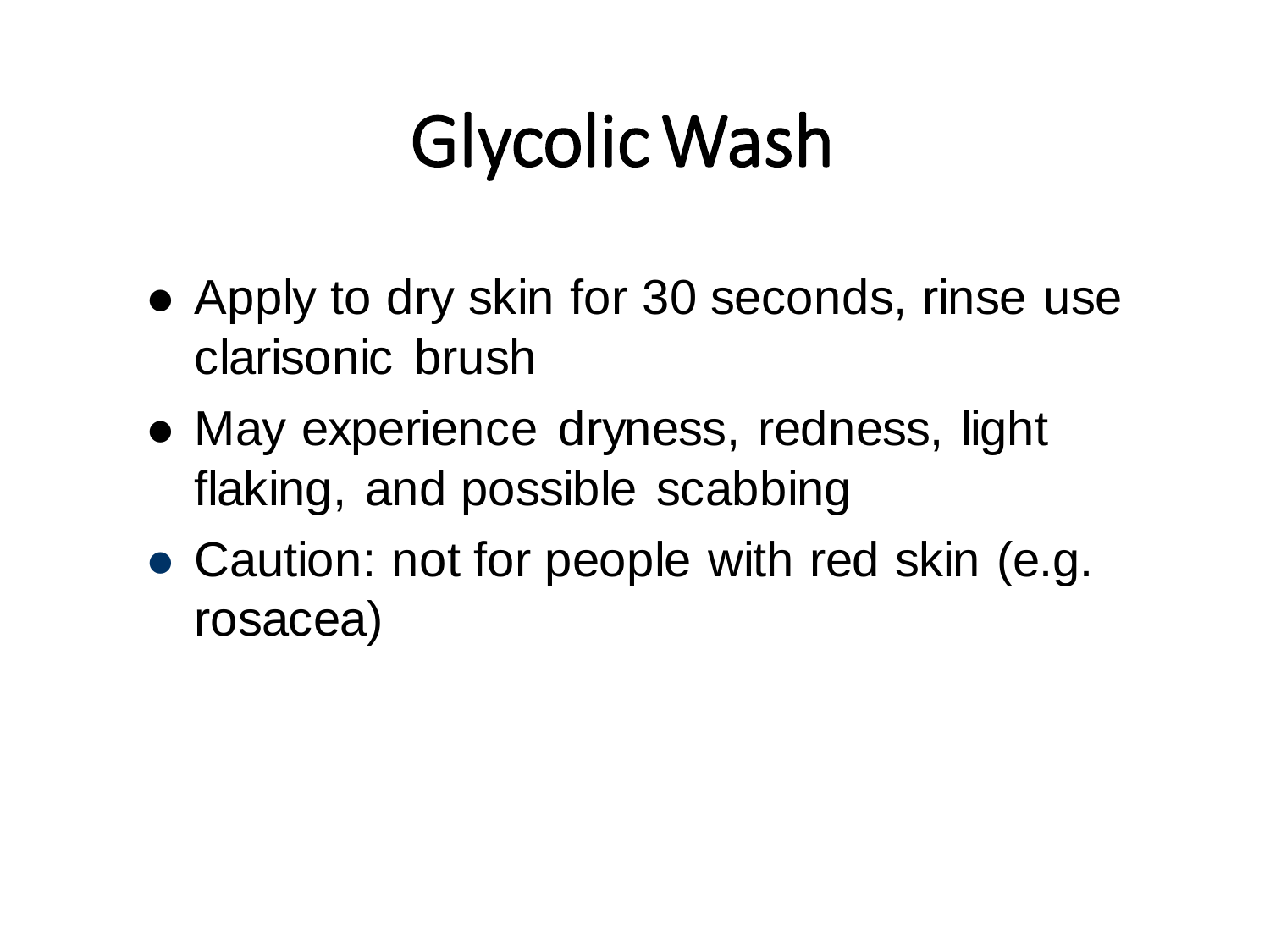#### Clarisonic Brush

- Uses a sonic frequency of more than 300 movements per second
- ⚫ Indications:
	- Loosens dirt and oil
	- Eliminates pollution
	- Cleans pores
	- Removes make-up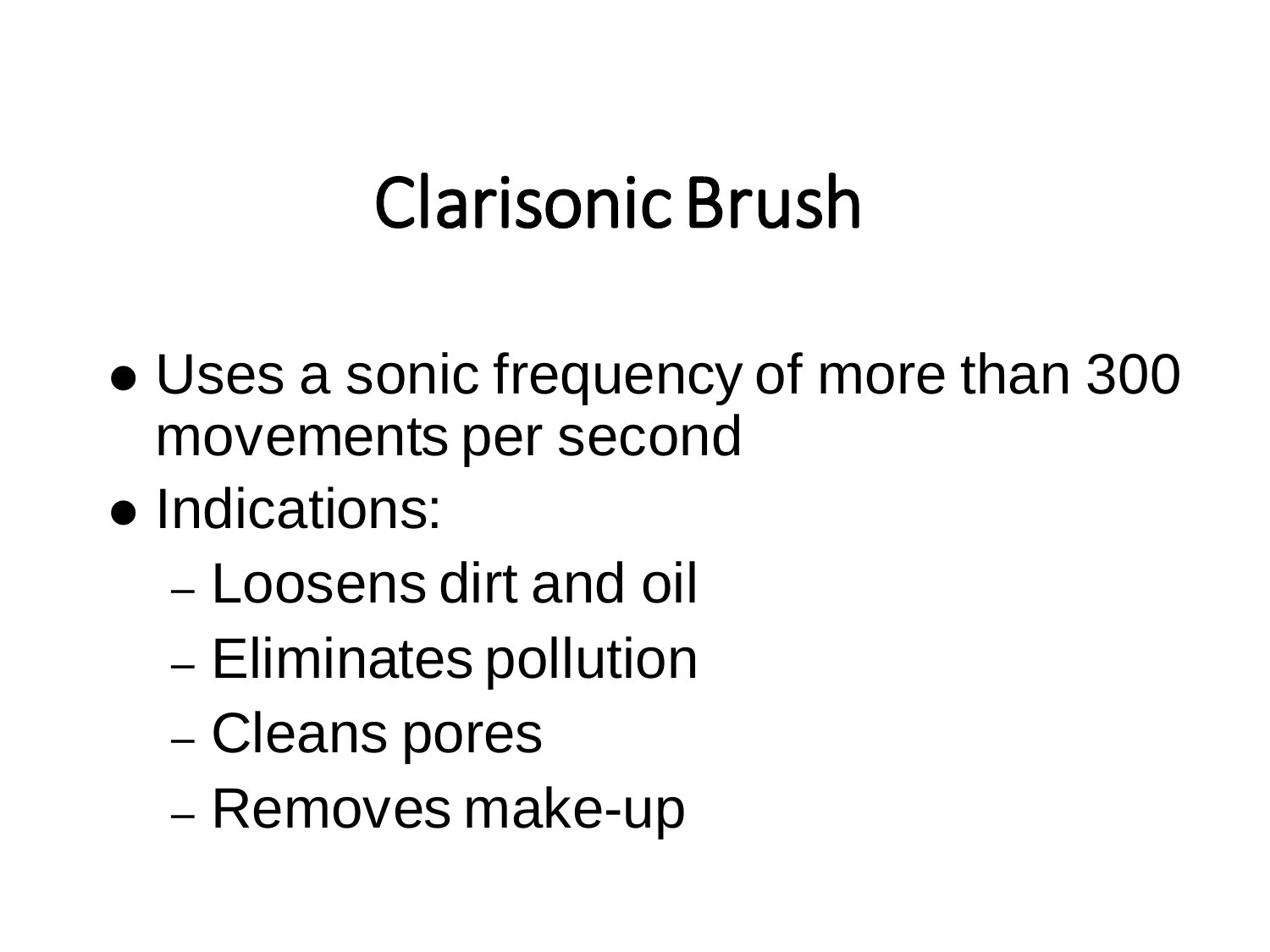#### Clarisonic Brush



- ⚫ Works with any non-abrasive cleanser
- ⚫ Use for 60 seconds everyday
- ⚫ Cleanses twice as effectively as manual cleansing
- ⚫ Waterproof and rechargeable

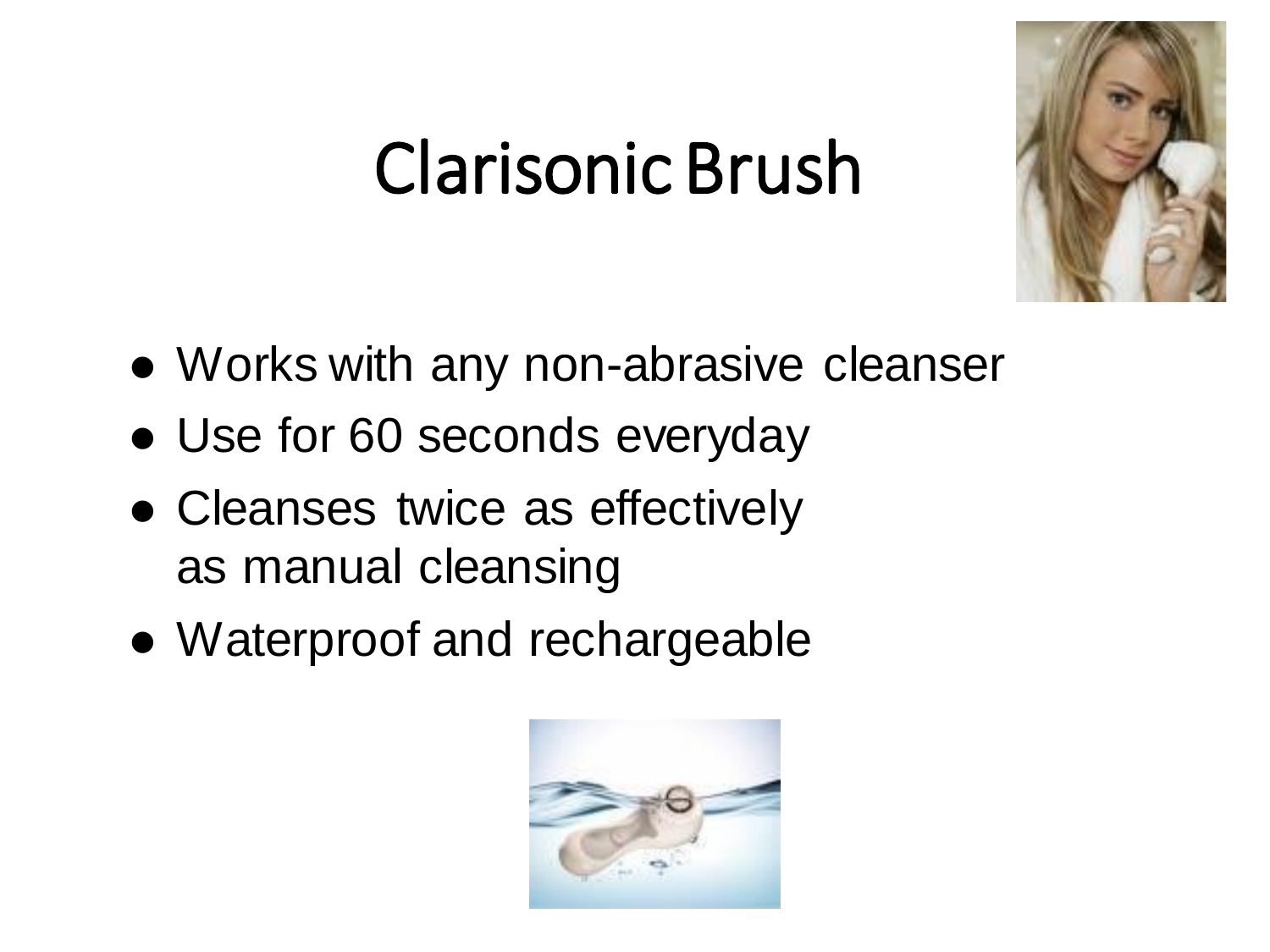#### Vitamins: C and E

Indications:

- Anti-aging
- Anti-inflammatory
- Reduces fine lines and wrinkles
- Protects and inhibits DNA damage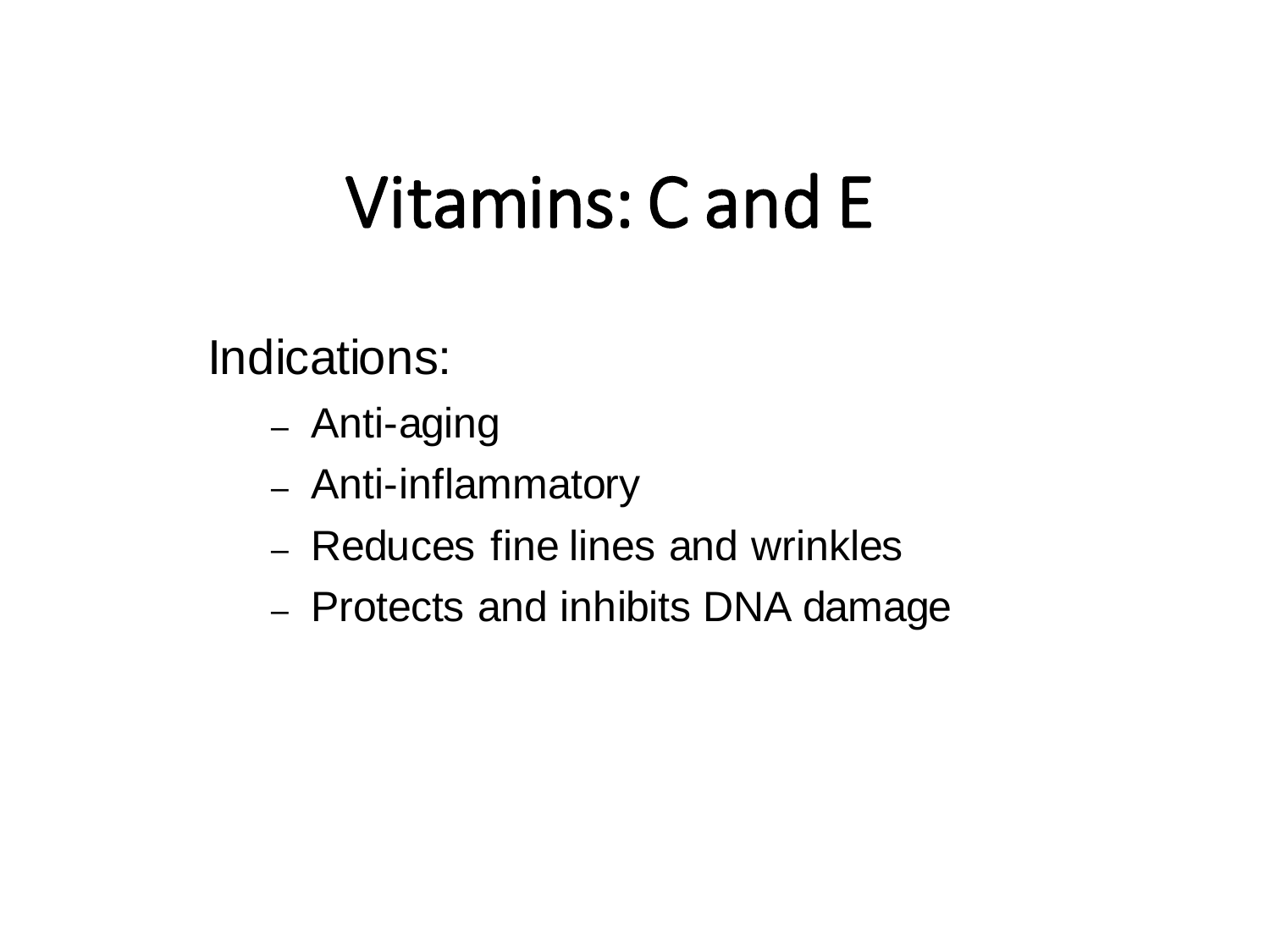## **Topical Hyaluronic Acid**

□ Indications:

- Smoothes wrinkles
- Moisturizes skin
- Anti-aging
- **D** Apply topically
- $\Box$  Inject subdermally (fillers)

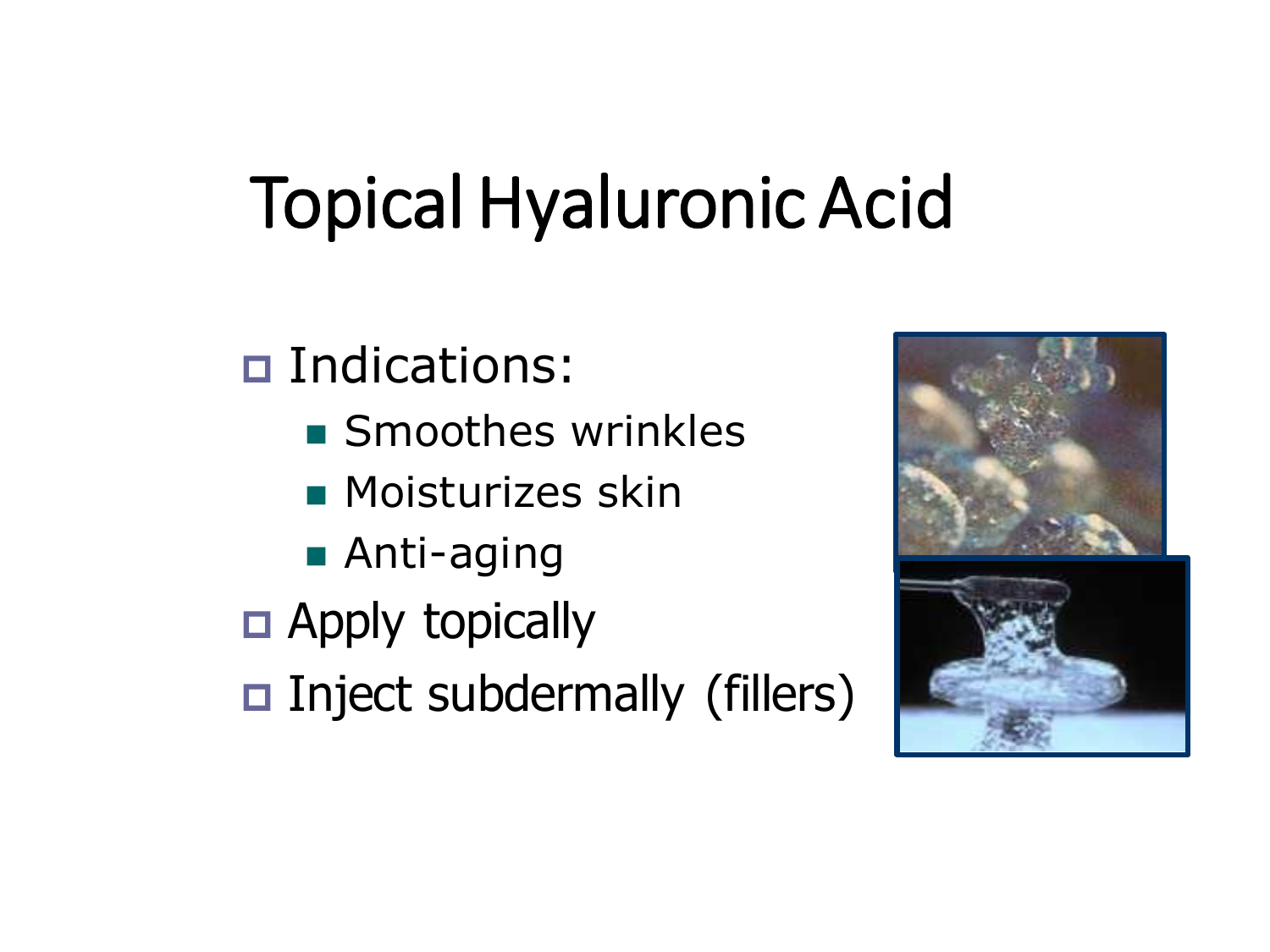### Sunblock

- SPF 30 refers only to UVB (the burning rays – need to also have broad UVA coverage)
- Apply on a daily basis
- ⚫ Multiple applications are necessary
- Most of us get our UV damage while driving in our cars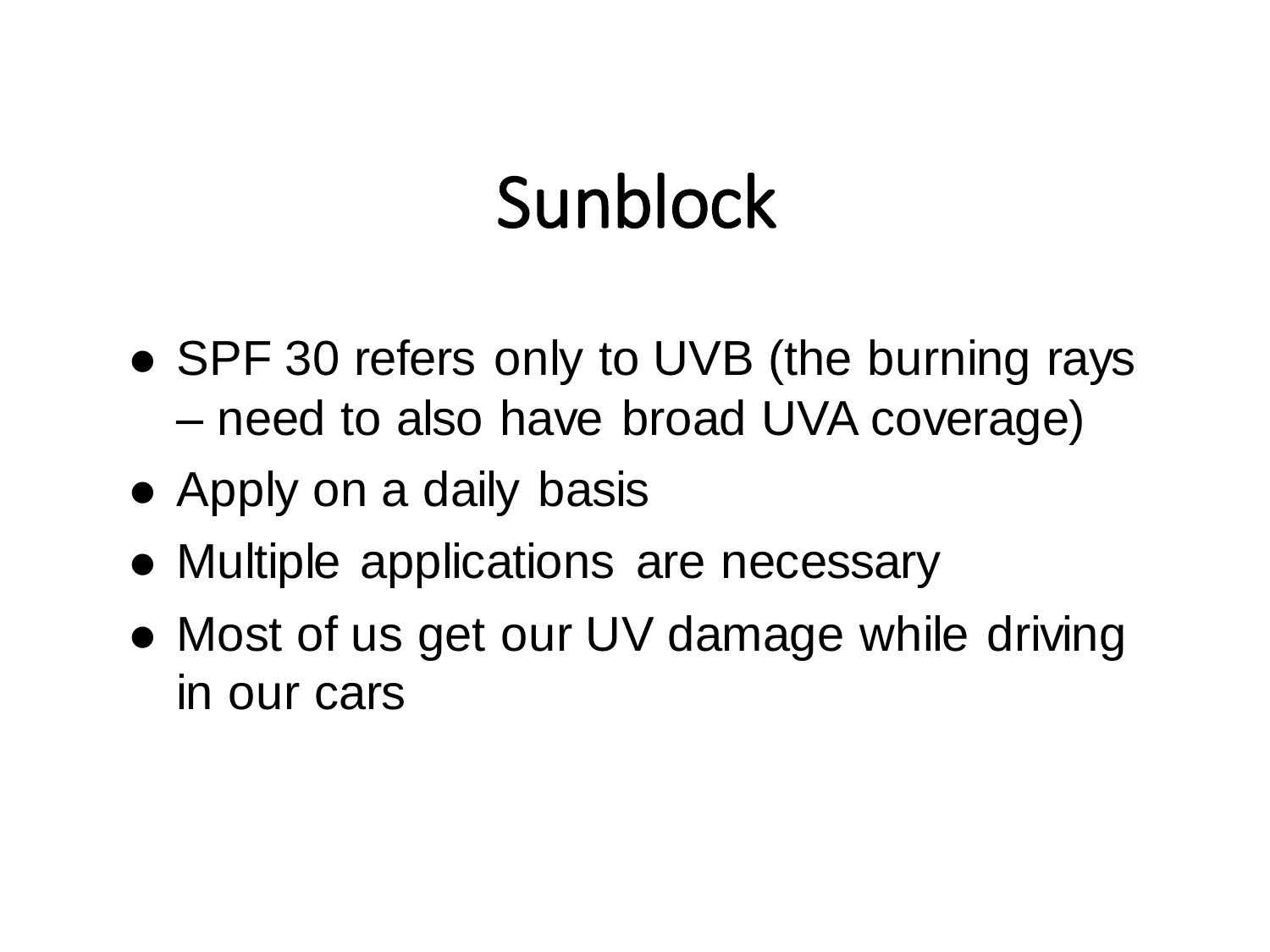## Sunblock

- ⚫ Chemical:
	- E.g. Parasol
- ⚫ Physical:
	- Zinc Oxide
	- Titanium Oxide
- Advanced skin protection
	- UVA and UVB Windshield coating
	- Micronized zinc clothing
	- Micronized zinc topical (Colorscience)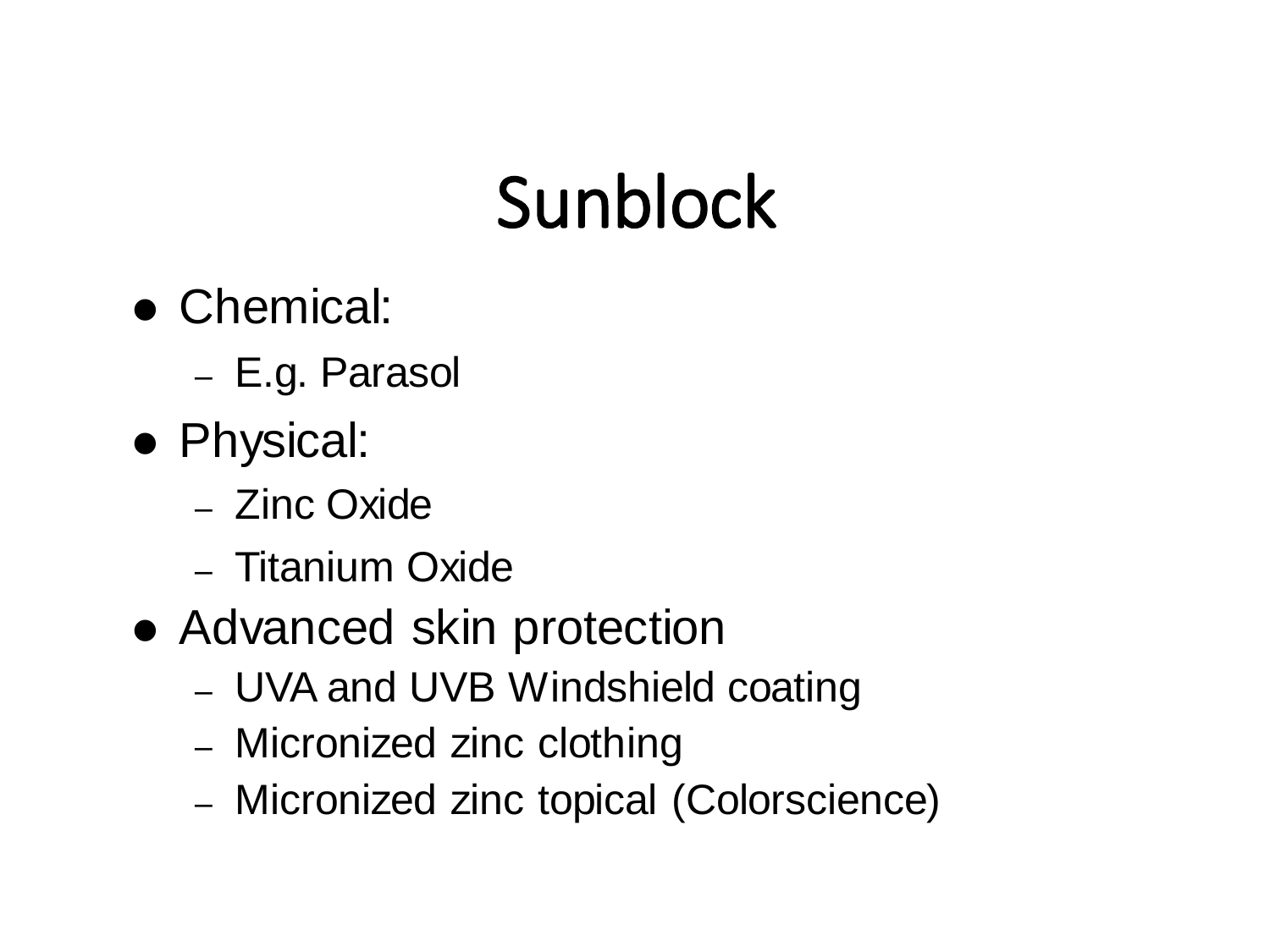#### Micronized Zinc

- ⚫ Indications: Protection from sun damage
- ⚫ Result of 30 years of R&D
- ⚫ Easy-to-use retractable brush for:
	- Eyelids
	- Ears
	- Balding heads
	- Hands
	- Applying over make-up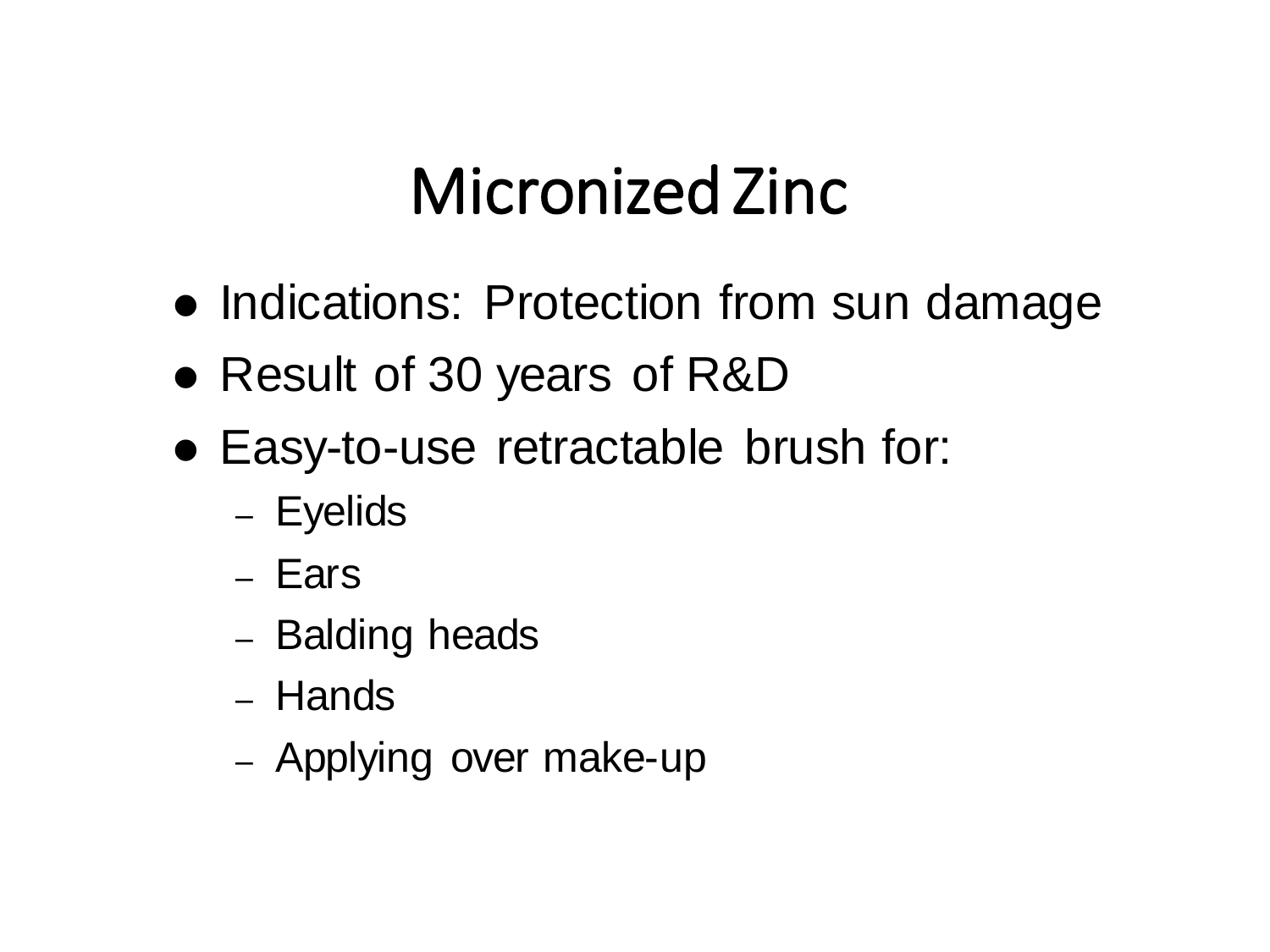## **Micronized Zinc Brush**

- ⚫ Works best on skin that is moisturized
- ⚫ No greasy mess / No thick, white goop
- Doesn't burn eyes great for eyelids!
- ⚫ FDA approved for infants > six months old
- Refillable powder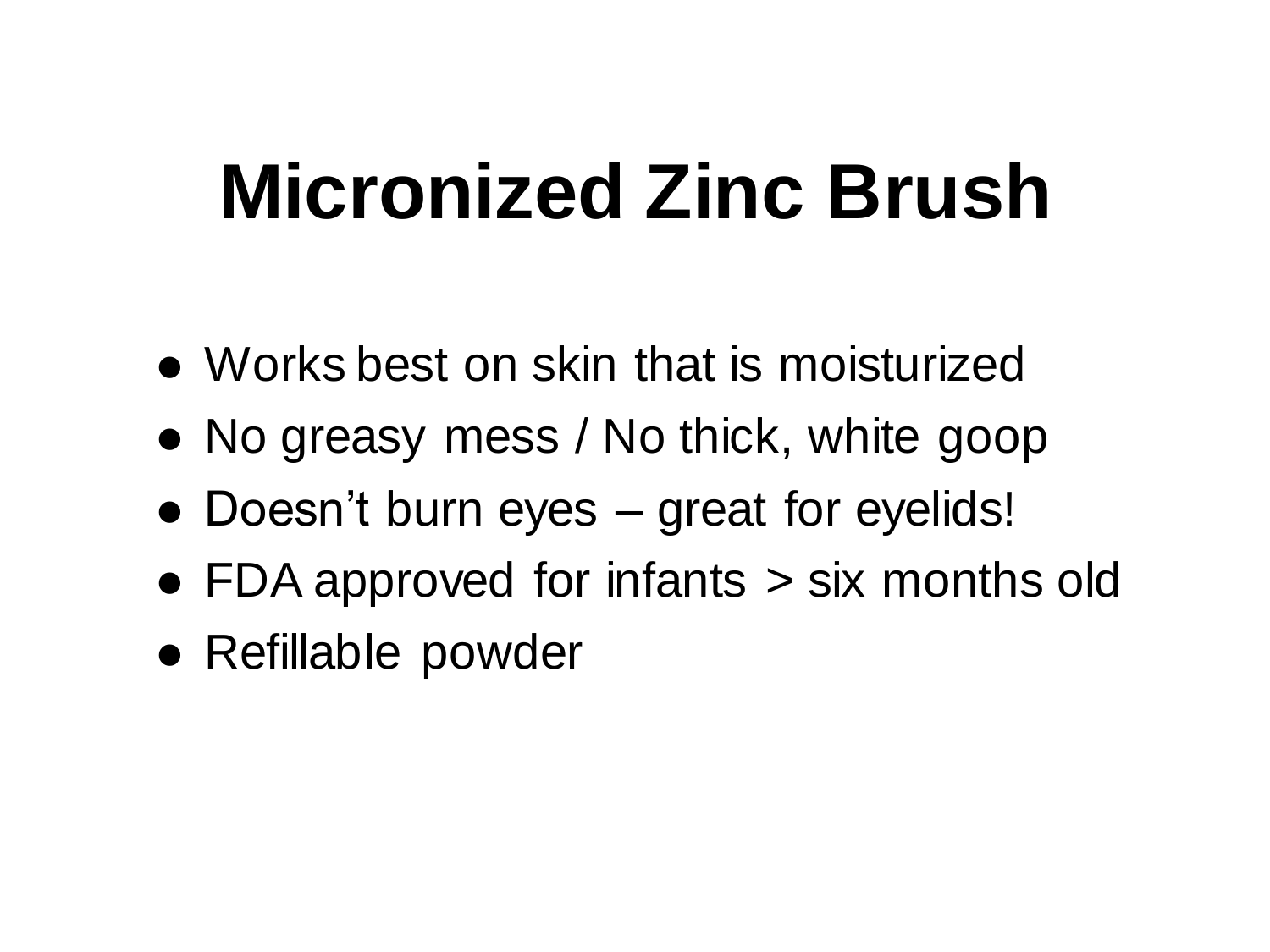## Eye Spa

- Skin protection zinc brush
- Skin rejuvenation
	- Vitamin C
	- Retin-A
	- HyluronicAcid
- ⚫ Eyelash preservation
	- Blinc primer and mascara
- ⚫ Eyelash and eyebrow growth
	- Latisse –

newly FDAapproved

- LiLash – same ingredients "generic"

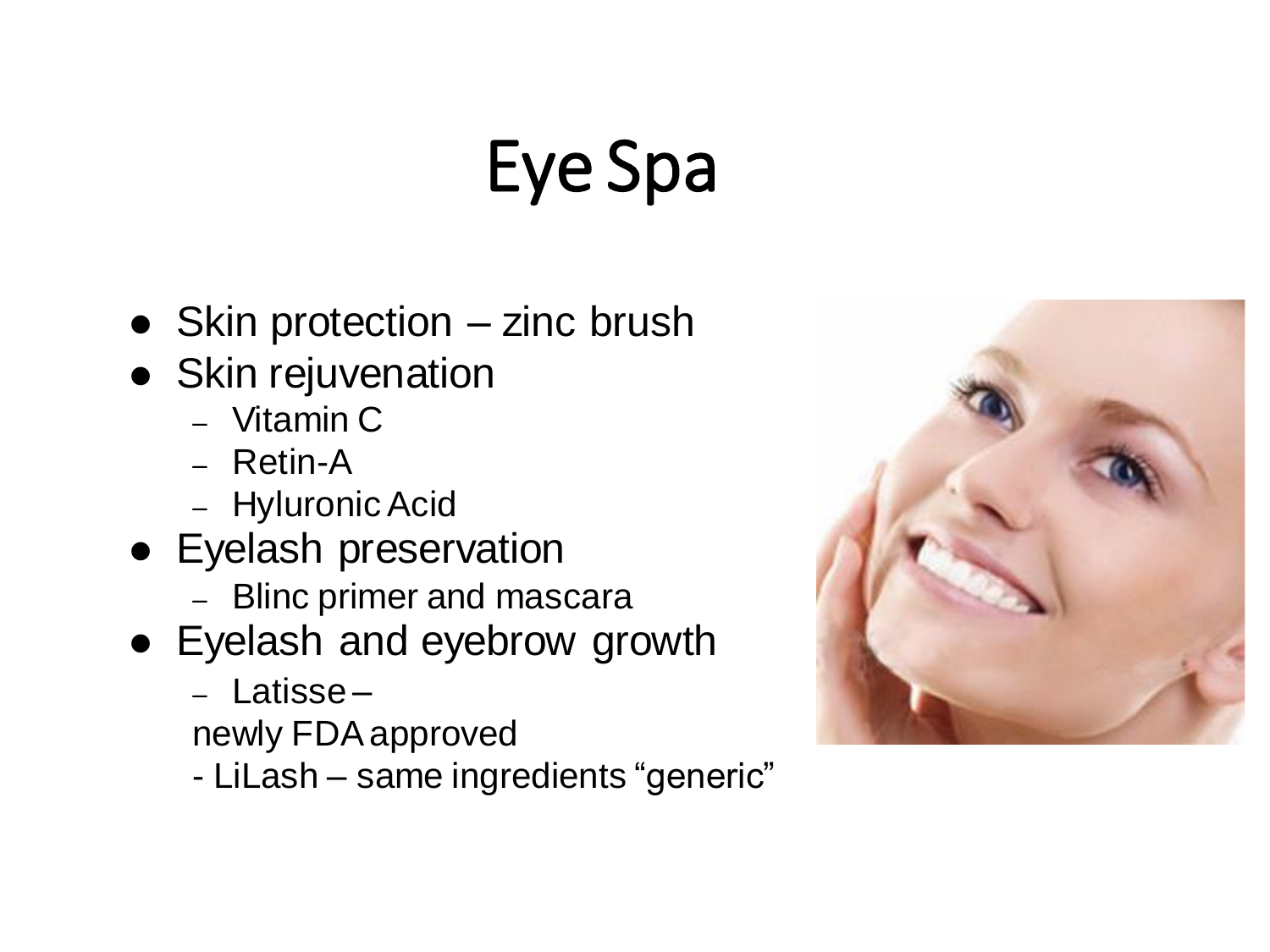#### Retin-A:

- Form of Vitamin A
- ⚫ Indications:
	- Treatment of acne
	- Reduces fine wrinkles and hyperpigmentation
	- Renews skin
- Should be applied topically to the skin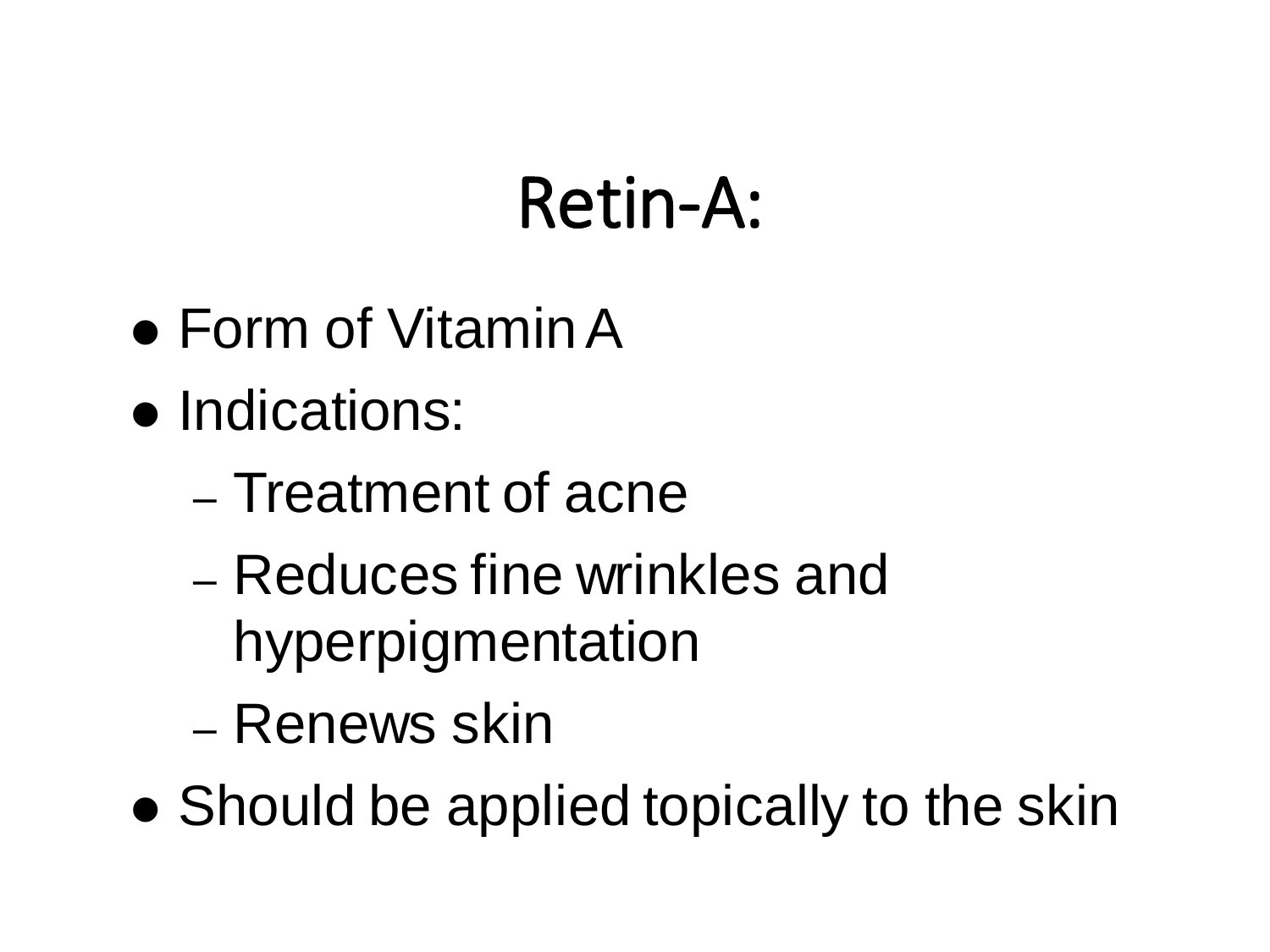#### Retin-A: **Patient Counseling**

- Can cause skin sensitivity
- Avoid getting in eyes or on lips
- If using to treat acne, conditions may worsen before improving
- ⚫ Avoid exposure to sunlight and UV rays
- ⚫ Wear sunscreen and protective clothing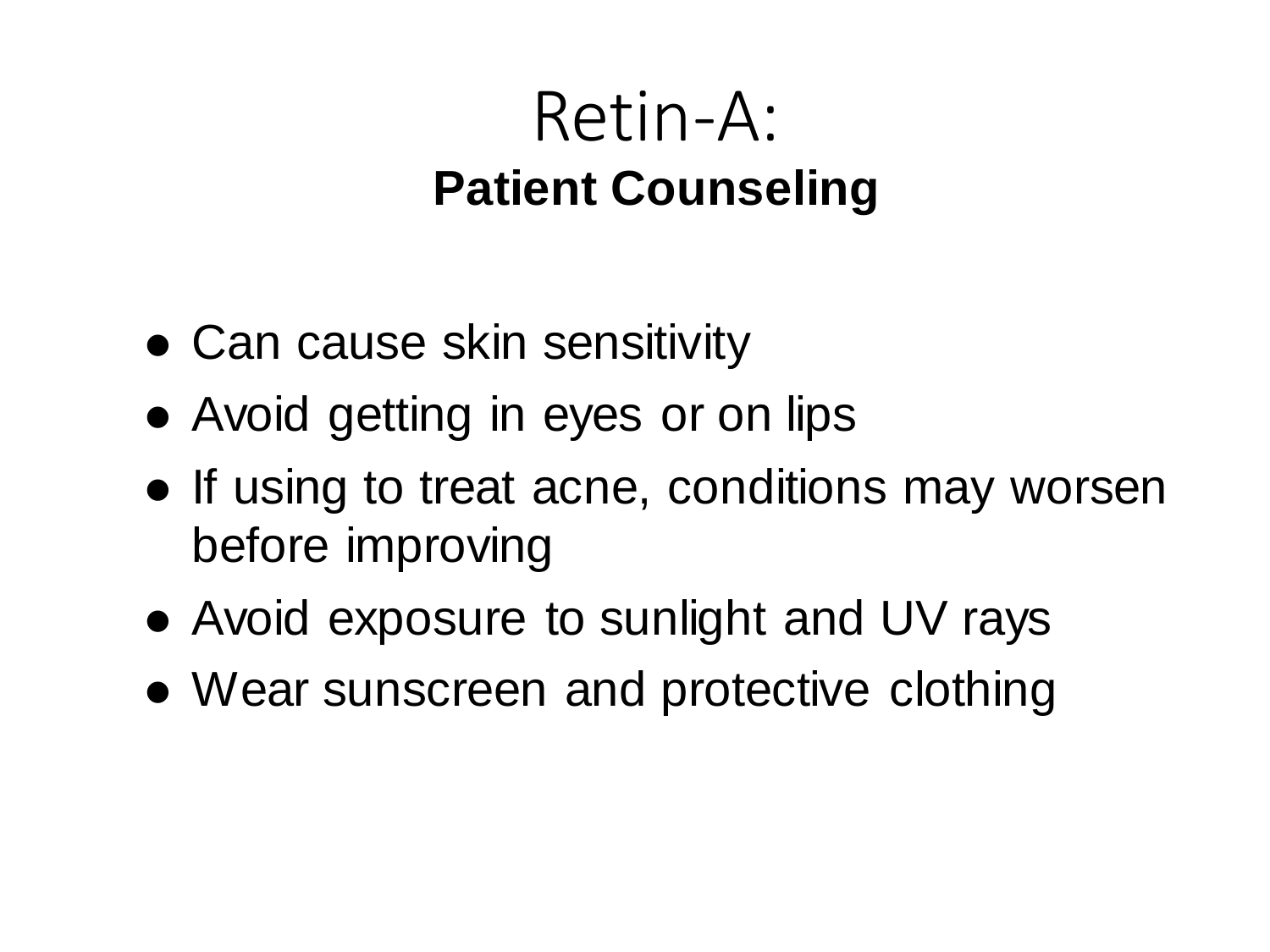### Hydroquinone

- Indications: Lightening of hyperpigmented skin, such as:
	- Acne spots
	- Freckles
	- Age spots
- Should be applied topically to the skin once or twice daily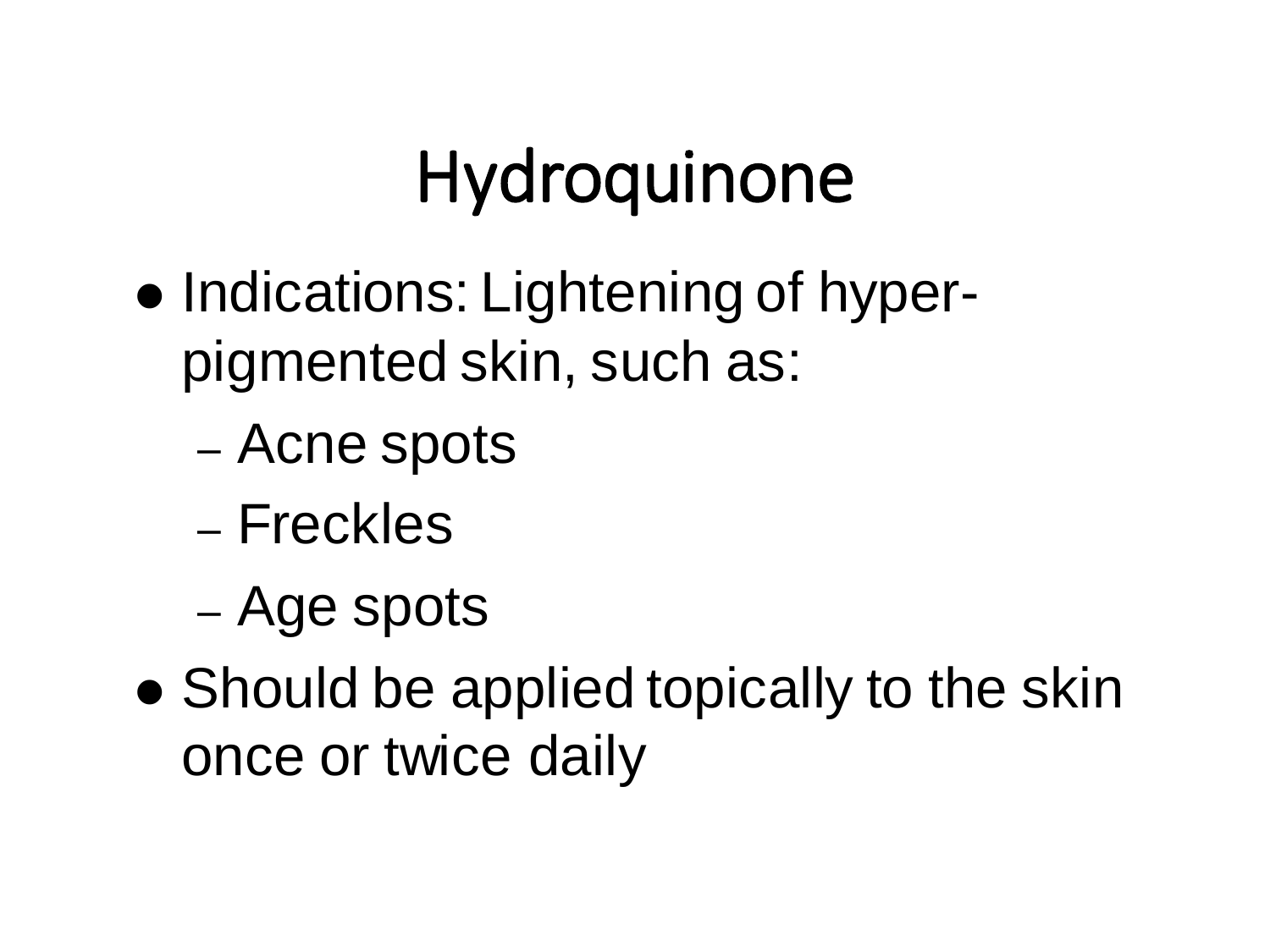Hydroquinone: **Patient Counseling**

- ⚫ Contains sodium metabisulfite, which can cause allergic-type reactions
- ⚫ Sunblock is recommended to prevent melanin production
- ⚫ Avoid contact with eyes and mucous membranes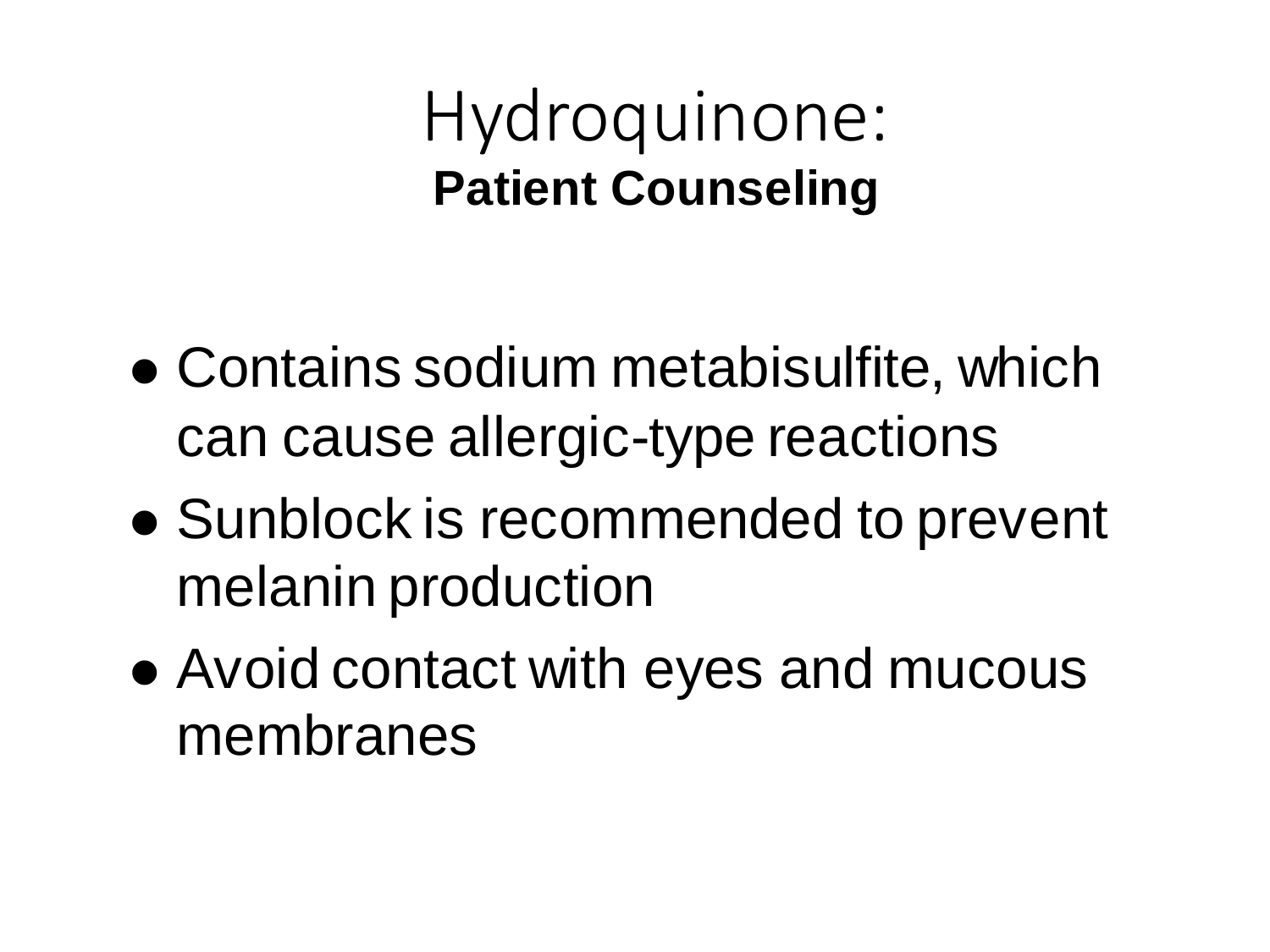#### Retin A – Hydroquinone - Steroid

- ⚫ Indications: Lightening Melasma,
- ⚫ Apply to clean, dry skin at least minutes before bedtime
- ⚫ Excellent adjunct to IPL Photofacial

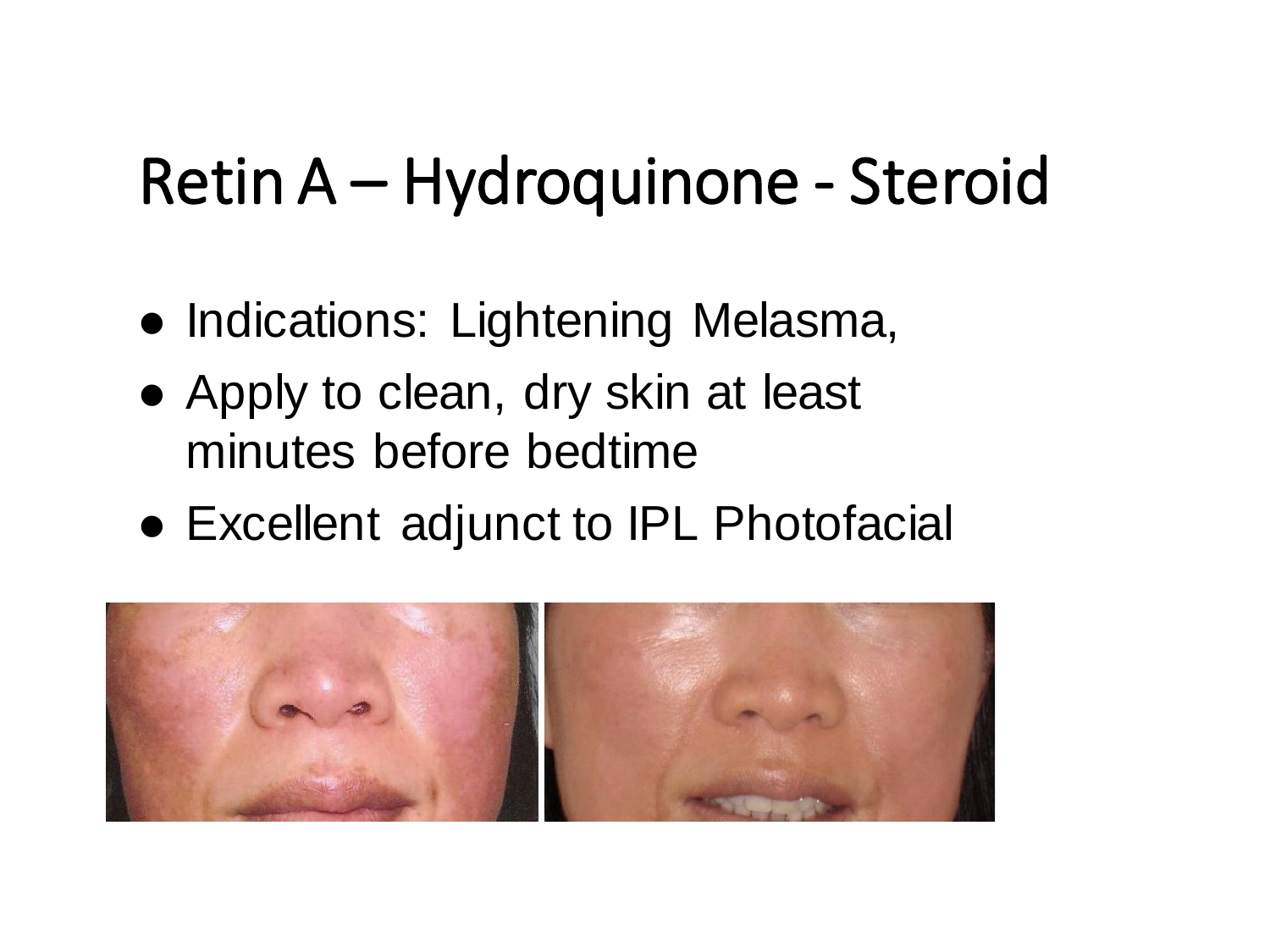## Latisse (LiLash)



- ⚫ Indications: Prescription solution for eyelash hypotrichosis
- First FDA-approved treatment to grow longer, thicker, darker eyelashes
- Produced by Allergan
- With a sterile applicator, apply one drop per eye along the base of the upper eyelash each evening